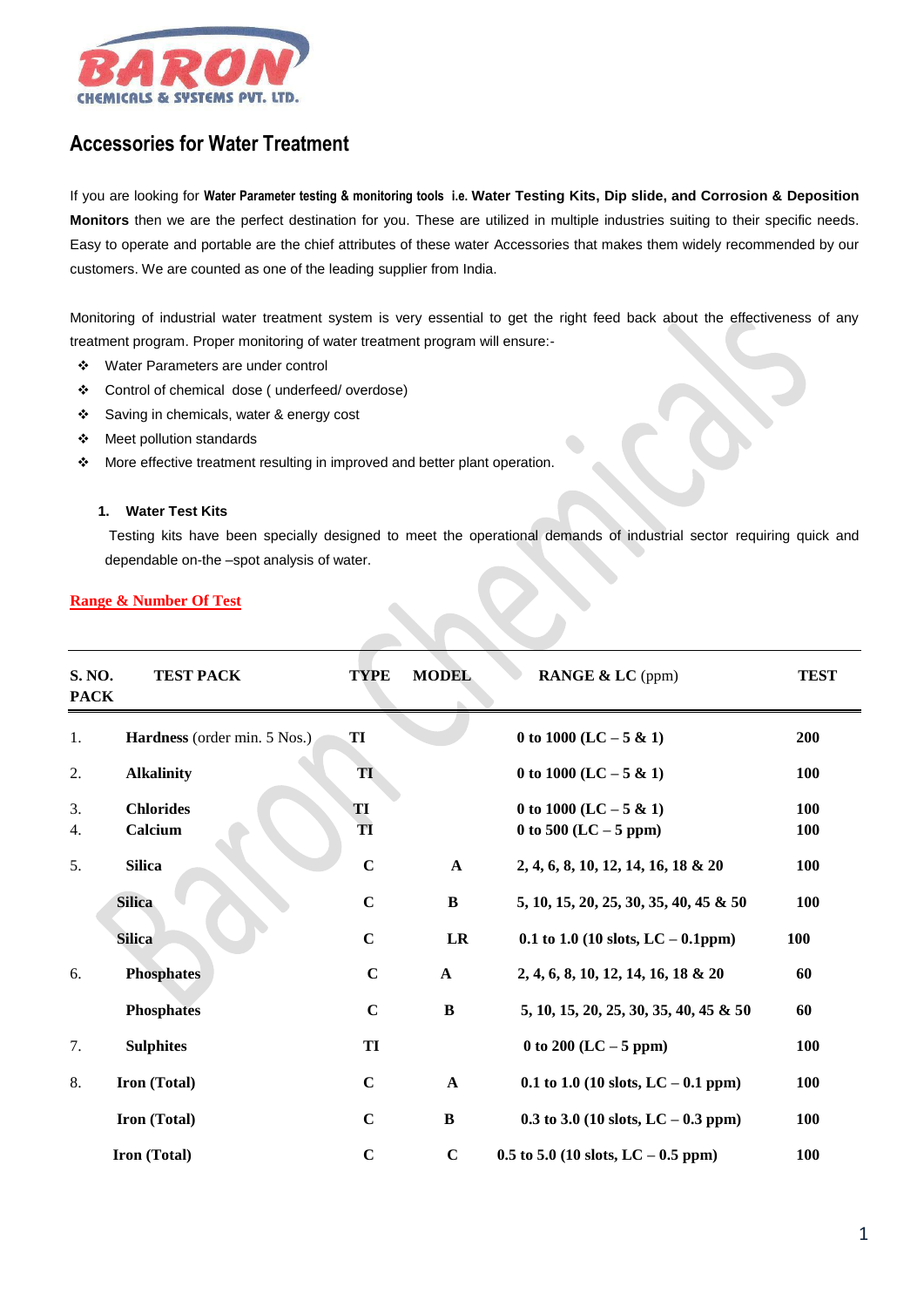

|     | Iron $(Fe++)$                | $\mathbf C$ | $\mathbf A$ | $0.1$ to $1.0$ (10 slots, LC $-$ 0.1ppm)    | 100        |
|-----|------------------------------|-------------|-------------|---------------------------------------------|------------|
| 9.  | <b>Dissolved Oxygen</b>      | TI          |             | 0 to 9 (LC $-$ 0.2 ppm)                     | 60         |
| 10. | <b>CHLOROPACK</b>            | $\mathbf C$ | $\mathbf A$ | 0.1 to 1.0 (10 slots, LC $-$ 0.1 ppm)       | 200        |
|     | <b>CHLOROPACK</b>            | $\mathbf C$ | $\bf{B}$    | $0.2$ to 2.0 (10 slots, LC – 0.2 ppm)       | 200        |
|     | <b>CHLOROPACK</b>            | $\mathbf C$ | $\mathbf C$ | $0.5$ to 5.0 (10 slots, LC $-0.5$ ppm)      | 200        |
| 11. | <b>Nitrites</b>              | TI          | HR          | 0 to 2000 (LC $-50$ ppm)                    | <b>100</b> |
| 12. | <b>Chromates (VI)</b>        | TI          | HR          | 0 to 1000 (LC $-$ 10 ppm)                   | 100        |
|     | <b>Chromates (VI)</b>        | $\mathbf C$ | LR          | $0.02$ to 0.2 (10 slots, LC-0.02 ppm)       | 100        |
| 13. | <b>Tannins</b>               | $\mathbf C$ |             | $2.0 - 20.0$ (10 slots, LC - 2 ppm)         | 100        |
| 14. | Hydrazine                    | $\mathbf C$ |             | 0.1 to 1.0 (10 slots, $LC - 0.1$ ppm)       | <b>100</b> |
| 15. | Molybdate                    | $\mathbf C$ | HR          | 0 to 500 (10 slots, $LC - 50$ ppm)          | 75         |
|     | Molybdate                    | $\mathbf C$ | LR          | 1.0 to 10.0 (10 slots, LC $-$ 1.0 ppm)      | 60         |
| 16. | Water Softness GO/NO GO Type |             |             | Indicates cut-off at 5 ppm                  | 400        |
| 17. | <b>Nitrates</b>              | $\mathbf C$ |             | $0.5$ to 5.0 (10 slots, LC – 0.5 ppm)       | 50         |
| 18. | Ammonia                      | $\mathbf C$ |             | $0.5$ to 5.0 (10 slots, LC – 0.5 ppm)       | 100        |
| 19. | <b>Carbon Dioxide</b>        | TI          |             | 0 to 500 (LC $-5 & 10$ ppm)                 | <b>100</b> |
| 20. | <b>Fluorides</b>             | $\mathbf C$ |             | $0, 0.2, 0.5, 1.0, 1.5 \& 2.0$ (6 Slots)    | <b>100</b> |
| 21. | <b>Swimming Pool</b>         | $\bf C$     | A/B/C       | Res. Chlorine & PH (7.2 to 7.8)             | 200        |
| 22. | <b>Acidity</b>               | TI          |             | 0 to 500 (LC $-5 & 10$ ppm)                 | <b>100</b> |
| 23. | Copper C                     | <b>HR</b>   |             | 1.0 to 10.0 (10 slots, LC-1.0 ppm)          | <b>100</b> |
| 24. | Copper                       | $\mathbf C$ | LR          | $0.05, 0.1, 0.2, 0.3, 0.4 \& 0.5$ (6 slots) | 40         |
| 25. | Zinc                         | $\mathbf C$ |             | $1, 0.1, 0.2, 0.4, 0.6 \& 1.0$ (6 slots)    | <b>100</b> |
| 26. | <b>Sulphates</b>             | TI          |             | 0 to 150 (LC $-$ 5 ppm)                     | <b>100</b> |
| 27. | <b>Amines</b>                | $\mathbf C$ |             | $0.5, 1.0, 2.0, 3.0, 4.0 \& 5.0$ (6 slots)  | 40         |

 **TI** = Titration, **C** = Comparator, **LC** = Least Count, **HR** = High Range, **LR** = Low Range

### **Calibrating Solutions**

- **a) Buffer pH - 4.0**
- **b) Buffer pH - 7.0**
- **c) Buffer pH - 10.0**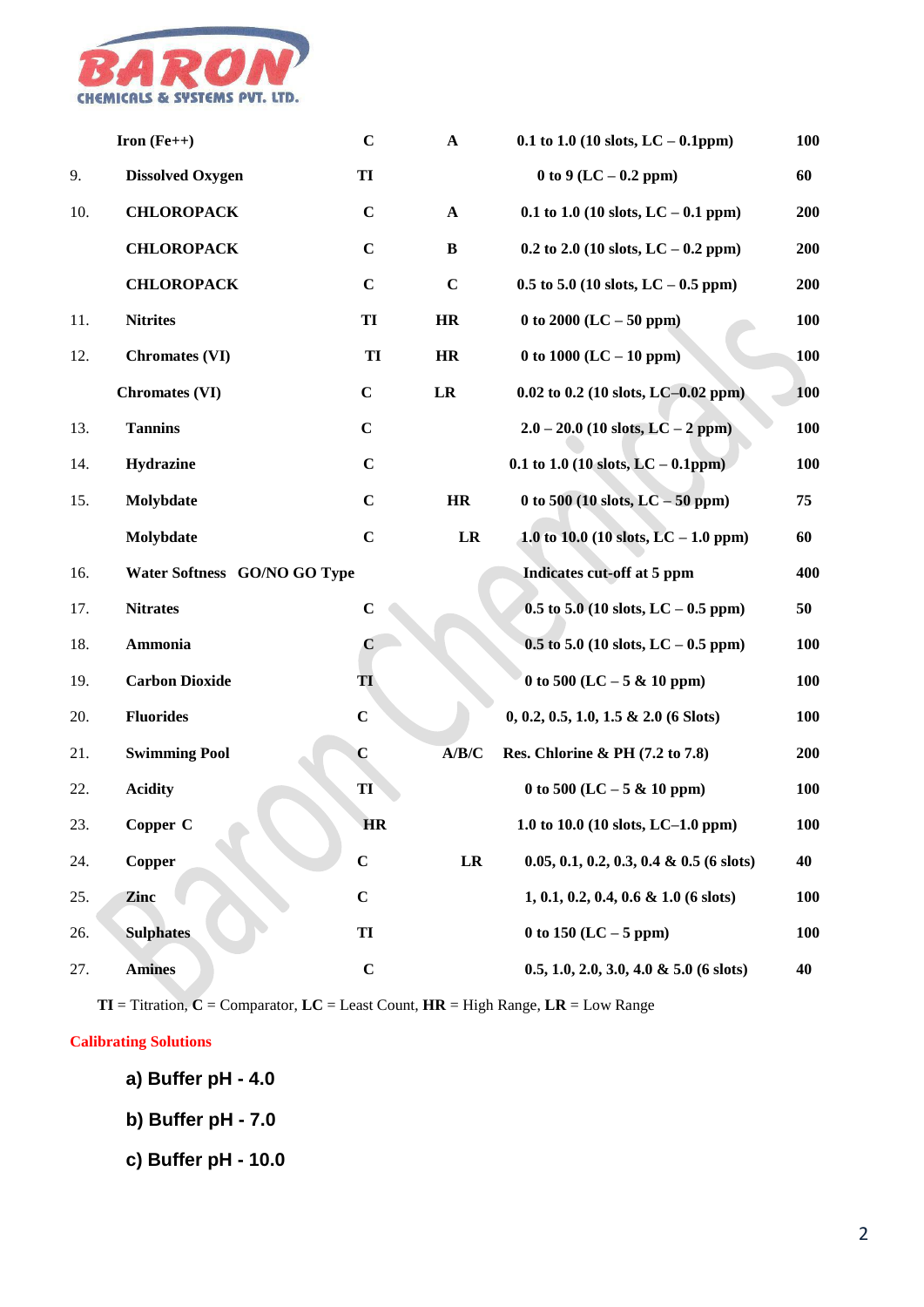

## **d) Conductivity standards (140, 1400, 5000, 14000microS)**

## **e) TDS standards (300, 1000, 1400, 5000 ppm)**

**2. DIP SLIDE (Biological Growth Testing)**



We will provide the Dip Slid for the testing of following microbiological growth and It gives freedom to test bacteria at anytime and anywhere

- Total Bacterial Counts
- Pseudomonas
- Escherichia Coil (E. Coli)
- Yeasts
- ❖ Fungi
- $\div$  SRB

### **3. Monitor Equipments**

These are used to evaluate the effectiveness of chemical treatment programs

- Deposit Monitor Instrument
- Corrosion Test Rack
- Bio Test Rack
- Bio Test Coupon
- Corrosion Test Coupons ( Brass, Copper, SS, MS, Cupronickel, Pre-treated, SS Mesh)
- **4. Dosing System**
	- Skid Mounted Dosing System